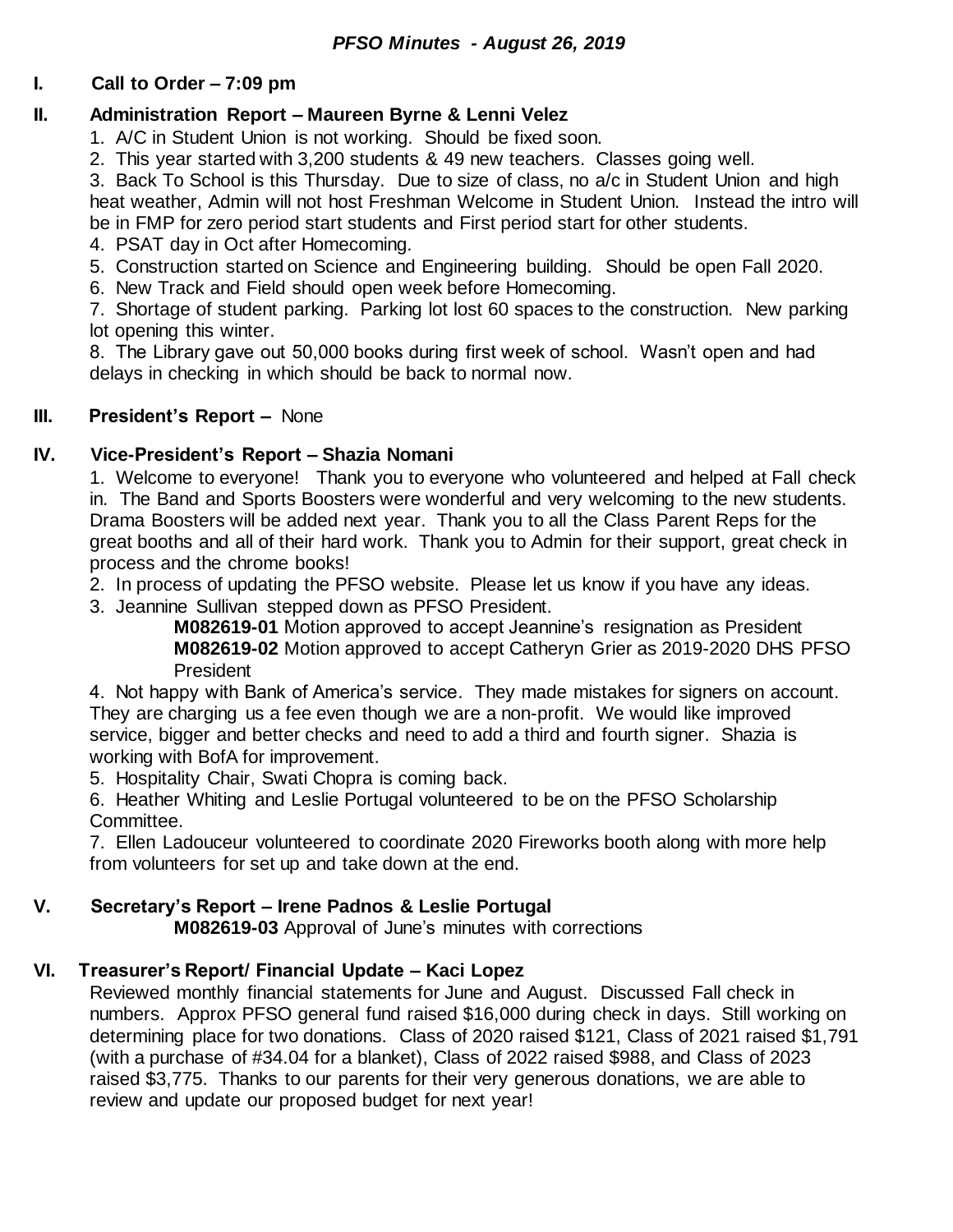Updates to proposed budget are:

\*Add a Every 15 Minutes line item. Discussion of E15. Probably last year that all classes will be included. Need to add a line item on new budget for E15. Chairs have already received a \$15,000 donation and are expecting additional funds. They are completely self-sufficient with funds, no additional funds needed at this time from PFSO.

\*Increase Library Hub to \$5,000

\*Increase PFSO Scholarships to ten for this year, total of \$5,000

\*Increase FMP Lunch & Learn to \$6,000

\*Increase Valley donation to \$1,000

**M082619-04** Motion approved to accept proposed budget for 2019-2020 school year

Fireworks report: PFSO, Band and Athletic Boosters all shared three booths. Each group was in charge of one booth, however all profits will be shared equally. PFSO was in charge of the Lowe's booth. In regards to the Lowe's booth, it unfortunately was not in a good location and was not very busy. We are in process of finalizing all of the numbers and working with TNT on a discrepancy between their numbers and ours. Lowe's booth made approx \$5,500. So PFSO share would be approx. \$1,846. General fund would receive 40% \$738 and each of the four classes will receive 20% each, \$277. We have no info from the other two booths yet. Hopefully their sales were much higher.

Income tax filing is almost complete. Our paid accountant is reviewing. Taxes due Nov 15. Accountant had a question about the Heads & Tail "raffle" at our RYC event. It's not actually a raffle so does not need to be reported. We registered for a raffle but didn't do one, so the raffle balance is zero. Also, we apparently had a delinquent flag on our account with the IRS. This delinquency was from 2014 & 2015. Kaci responded and cleared. Very pleased with our accountant. We have not paid them yet until the taxes are complete.

#### **VII. ASB Report – Jenna Bowie & Kiara Beltran**

Jenna is the ASB President and Kiara is the ASB Vice President. Excellent executive leadership meetings so far this year. Very productive. Students meeting zero period Monday, Tuesday, Thursday and some Fridays. October 2 is a formal presentation on the science and engineering building. Working on presentations for Homecoming. Club charter forms being processed and a review of all clubs. Only have two home games this year. Thinking of ideas to encourage students going to away games. Possibly having a spirit bus.

From Rob Frazier: This year is off to a great start! Our Executive Board is full of awesome energy (even at 7:15AM) and our ASB Team is an absolute pleasure to work with. Here are just a few updates:

-Had a great first meeting with the Class of 2023 last week!! Welcome! -Freshmen Class Elections were last week and we have our officers (Leland Leung, Dylan Wang, Samuel Wu, and Katie Cheng)

-Club Fair will be this Wednesday (full lunch) and Thursday (after FMP) at lunch. We have over 110 clubs requesting a charter this semester! Accountability for clubs on campus will be ramped up this year with the start of monthly council meetings with all club reps as well as monthly reports detailing their activities.

-Back to School Week is 9/9-13 with dance on Friday. 7-10pm in the Sports Complex. Free for students with ASB and \$5 for all others. Monday - Moody Monday (PJs) with blindfolded musical chairs competition at lunch. Tuesday - Twin Tuesday (match with another student or with a teacher). Wednesday - Workout Wednesday (athletic attire) with games in the quad at lunch (football toss). Thursday - #TBT (previous decades or past self). Friday - GAEL Force